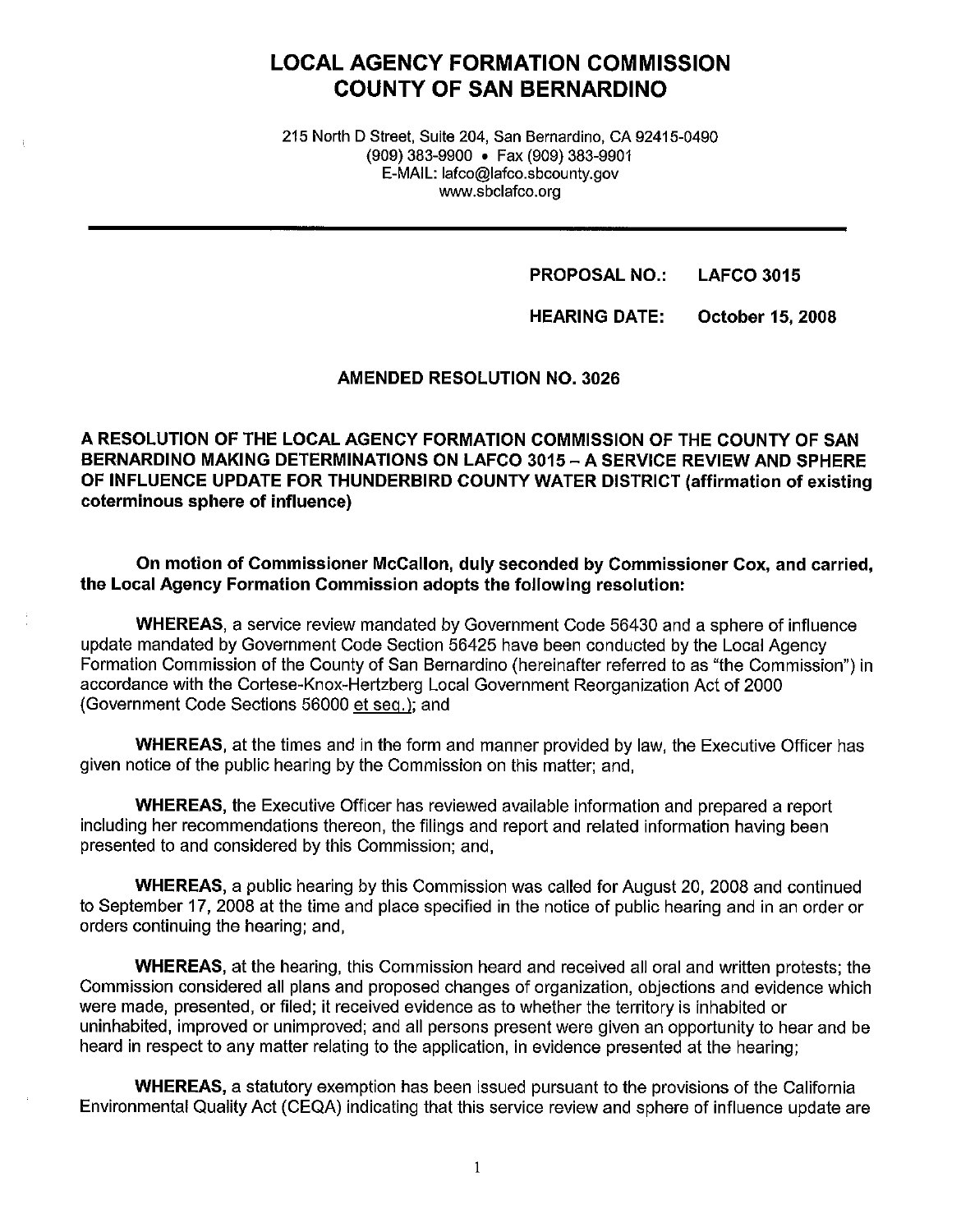# **AMENDED RESOLUTION NO. 3026**

statutorily exempt from CEQA and such exemption was adopted by this Commission on September 17, 2008. The Clerk was directed to file a Notice of Exemption within five working days of its adoption;

**WHEREAS,** based on presently existing evidence, facts, and circumstances filed with the Local Agency Formation Commission and considered by this Commission, it is determined that coterminous sphere of influence for Thunderbird County Water District should be affirmed as depicted on the maps attached hereto as Exhibit "A" and "B";

**WHEREAS,** this resolution is amended by the Executive Officer on November 14, 2008, pursuant to the authority provided in Government Code Section 56883 to correct an error which occurred inadvertently without requiring a process of reconsideration; and

**WHEREAS,** the determinations required by Government Code Section 56430 and local Commission policy are included in the report prepared and submitted to the Commission dated September 8, 2008 and received and filed by the Commission on September 17, 2008, a complete copy of which is on file in the LAFCO office. The determinations of the Commission are:

# **1. Growth and population projections for the affected area:**

According to the 2000 Census, the estimated population for the District was 505 and the estimated 2006 population was 535. Growth within the District's boundaries is anticipated to continue with the sole limitation being the adequacy of the water supply and the District's facilities.

The current development surrounding the District was noted. Historic trends indicate moderate to high growth within this area. The staff report identifies the current development projects surrounding the District with two projects abutting the District's boundaries. These projects are conditioned by the County to be served water by the Apple Valley Ranchos Water Company and include tract development projects through general plan amendments, which would increase the need for the full range of public services to the area.

# **2. Present and planned capacity of public facilities and adequacy of public services, including infrastructure needs or deficiencies:**

The District currently has two employees, a general manager and an office manager. Water is provided through underground distribution mains and is supported by three wells and three reservoirs.

The District has about 285 active connections. Based on the water duty coefficient of 435 gallons per day (gpd) per dwelling unit (October 2004 study, pg 2), the District's water demands are as identified below:

| Year | Connections | Average Daily Demand<br>(ADD |         | . Max Daily Demand (2.5 x ADD)<br><b>IEmergency Storagel</b> |     | Operational<br>Storage (gallons) | <b>Fire Storage</b><br>(gallons)<br>______ |  |
|------|-------------|------------------------------|---------|--------------------------------------------------------------|-----|----------------------------------|--------------------------------------------|--|
|      |             | gpc                          | AF/Yr   | gpd                                                          | gpm |                                  |                                            |  |
| 2006 | 285         | 123.975                      | 309.938 | 309,938                                                      | 215 | 402,919                          | 492.919                                    |  |

**Water Demands** 

 $qpd =$  gallons per day AF/Yr= acre feet per year gpm = gallons per minute

The District has three wells with a total production capacity of 712,800 gpd or 495 gpm. They provide adequate supply for current customers unless one is down. The wells were installed in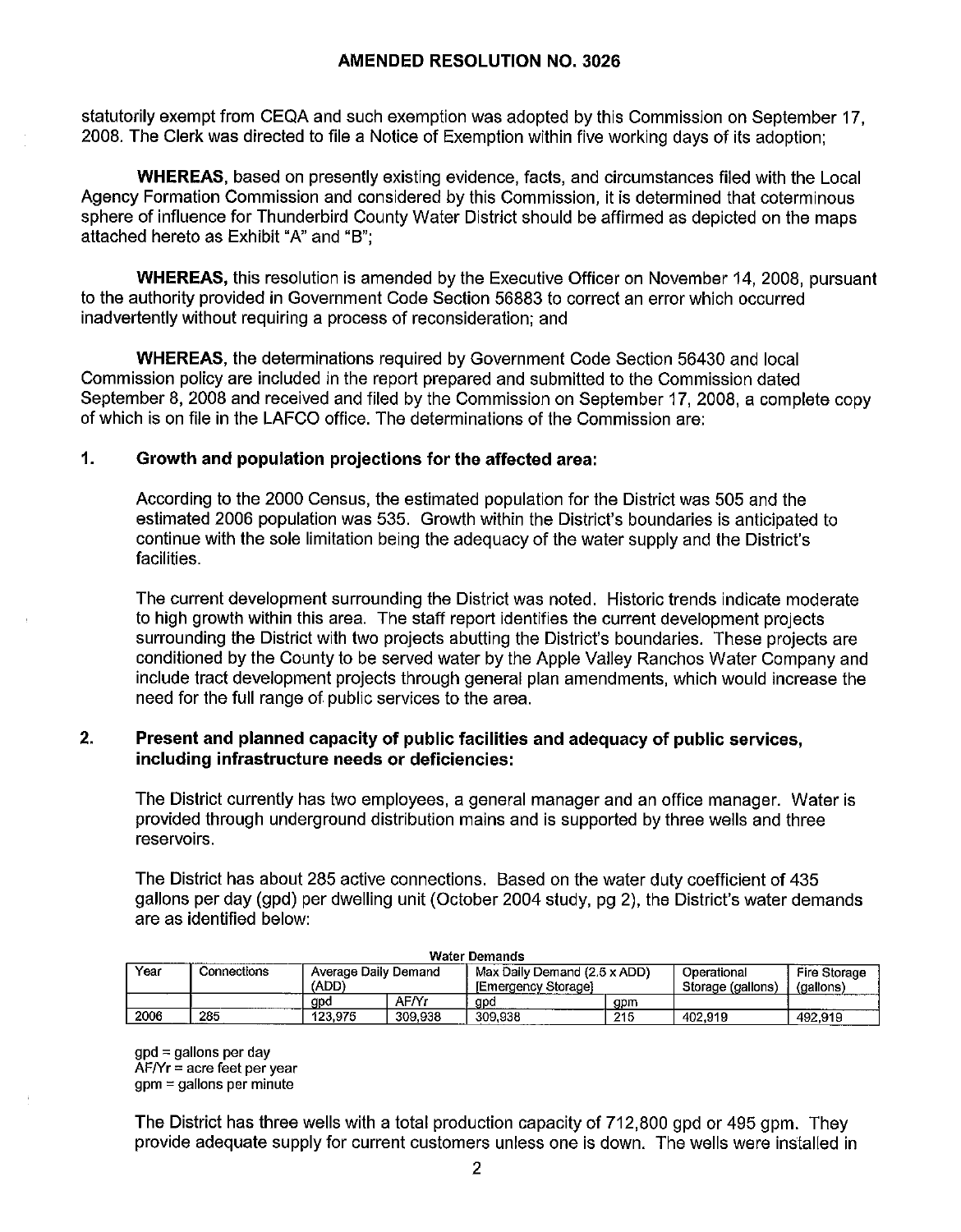1967, the early 1980's, and 2002. Maintenance and rehabilitation of existing wells and drilling of additional wells are essential to provide a reliable source of water supply. District staff indicates that the system is in excellent condition overall.

The District has three bolted steel storage tanks with a storage capacity of 410,000 gallons, and the Study indicates that bolted tanks are not as durable as welded steel tanks. The Study recommends regular inspection to ensure the integrity of the structure and interior coating. The District meets the maximum daily demand and operation storage of it customers, but current capacity allows for only 24 hours of reserve storage during the high use months and also does not meet the required fire storage of the Apple Valley FPD. Adding the recommended storage (402,919 gallons) with the required 750 gpm fire flow for two hours, the total storage should be 492,919 to meet fire storage. Therefore, the District lacks 82,919 gallons of storage to meet fire flow demands.

The Study and service review materials do not mention water quality or arsenic issues, if any. In correspondence with LAFCO staff, District staff indicates that arsenic is at  $3.17 - 3.92$  parts per billion, which is in the range of acceptable standards. Additionally, the District does not have any inter-ties with other agencies for emergency supply; rather, they must rely on their tanks. However, the Commission is aware that the District is in consultation with the Apple Valley Ranchos Water Company regarding an inter-tie, but no written information has been provided to date. In correspondence with LAFCO staff, District staff indicates that it has no long term contracts for replacement water. The study recommends one new additional tank, one new additional well, and replacement of the small existing piping with larger mains to ensure adequate fire flow.

Thunderbird CWD has water production rights (also known as Base Annual Production) to assure 118 acre-feet (AF) annually. The District is within the Alto sub-region, and Free Production Allowance (FPA) is currently at 60% of Base Annual Production, which permits the district 71 AF of FPA for FY 2008-09. As noted in the most recent Watermaster Annual Report, "further rampdown is not warranted in Alto at this time". Producers are required to replace any water pumped above their FPA by paying the Mojave Basin Area Watermaster to purchase supplemental water or by purchasing unused production rights from another party. As indicated in the table below, the historical trend for the District's water production indicates that it produces more than its FPA. Thus, it has to purchase water from other agencies within the sub-basin to avoid paying the higher replacement water and make-up water rates charged by the Watermaster.

| <b>Water Year</b> | Free<br><b>Production</b><br>Allowance<br>(FPA) | Carryover<br>from Prior<br>Year | <b>Transfers</b><br>from Other<br>Water<br><b>Agencies</b> | Verified<br><b>Production</b> | <b>Unused FPA</b><br>or (Water<br><b>Production in</b><br><b>Excess of</b><br>FPA) | Replacement<br>Water<br><b>Obligation</b><br>(Agency<br>overdraft) | <b>Makeup Water</b><br>Obligation<br>(Watermaster<br>replacement to<br>the sub-basin) |
|-------------------|-------------------------------------------------|---------------------------------|------------------------------------------------------------|-------------------------------|------------------------------------------------------------------------------------|--------------------------------------------------------------------|---------------------------------------------------------------------------------------|
| 2002-03           | 89                                              | 0                               | 109                                                        | (191)                         | 0                                                                                  | \$0                                                                | \$0                                                                                   |
| 2003-04           | 83                                              | 0                               | 63                                                         | (138)                         | 0                                                                                  | \$0                                                                | \$0                                                                                   |
| 2004-05           | 77                                              | 0                               | 49                                                         | (126)                         | $\mathbf 0$                                                                        | \$0                                                                | \$0                                                                                   |
| 2005-06           | 71                                              | 0                               | 71                                                         | (142)                         | 0                                                                                  | \$0                                                                | \$0                                                                                   |

# **Thunderbird CWD Water Production and Water Obligations**  (units in acre feet unless otherwise noted)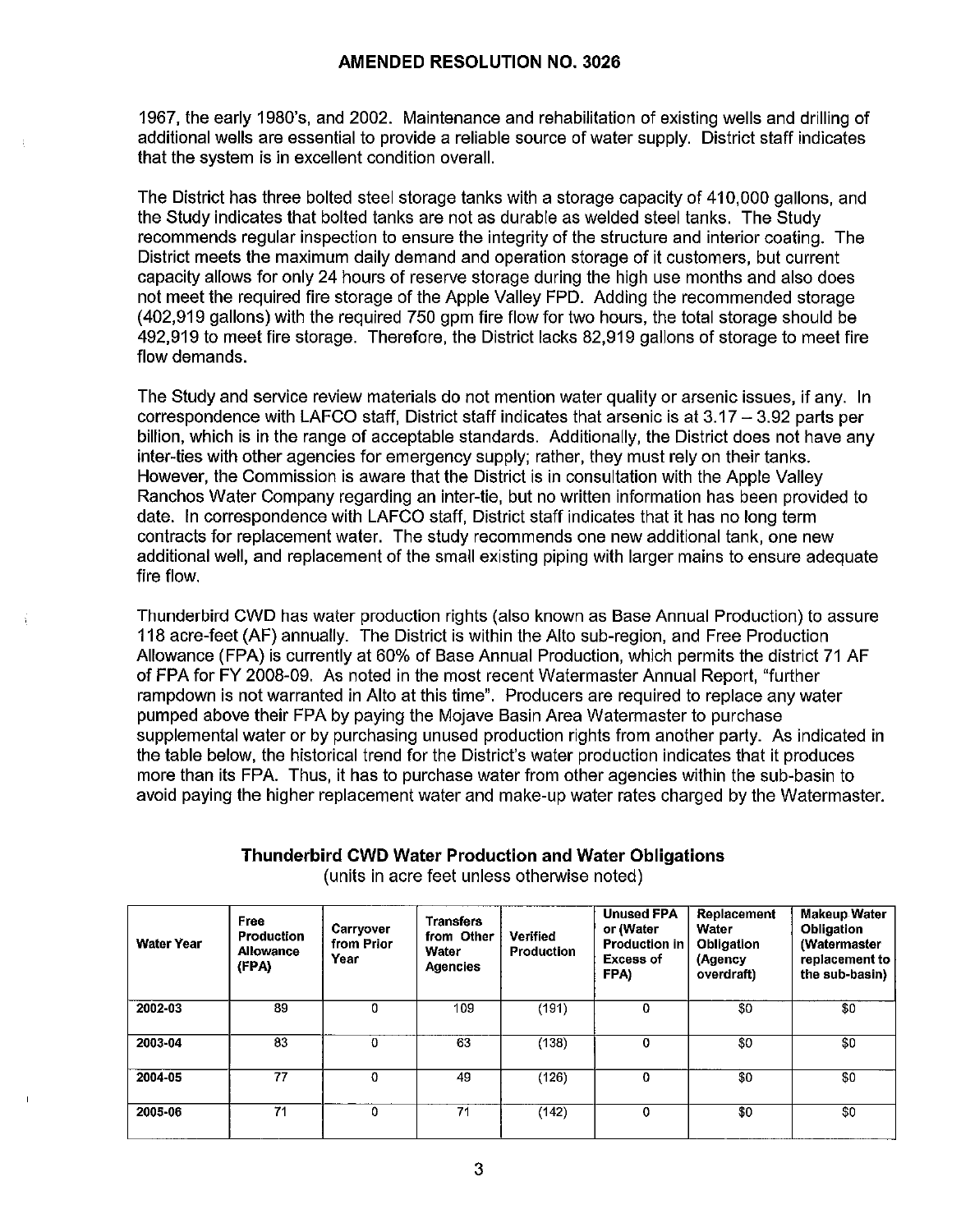# **AMENDED RESOLUTION NO. 3026**

| 2006-07*  | - |            | n/a                | (136)  | (65)                     | n/a    | n/a    |
|-----------|---|------------|--------------------|--------|--------------------------|--------|--------|
| 2007-08** |   | ∼          | ___________<br>n/a | n/a    | n/a                      | n/a    | n/a    |
| 2008-09   |   | $\sim$ $-$ | $\sim$             | $\sim$ | --------------<br>$\sim$ | $\sim$ | $\sim$ |

**sources: Mojave Basin Area Watermaster, Annual Reports of the Mojave Basin Area Watermaster for Water Years**  2003/04 through 2006/07, (April 1, 2005 through April 1, 2008).

**Mojave Basin Area Watermaster, Request for Assignment of Carryover Right In Lieu of Payment of Replacement Water Assessments Recommended for Filing. For Water Years 2002/03 through 2006/07.** 

\* **Subject to amendment In Appendix I In Fifteenth Annual Report of the Watermaster due April 2009.** 

\*\* **Draft data (Appendix B) not available until January 2009.** 

#### **3. Financial ability of agencies to provide services:**

Service upgrades and capacity improvements are funded through capital improvement funds as needed. Revenues for upgrades and improvements is generated from standby charges and meter sales. The District charges a standby charge of \$30 per acre since June 1996, and these funds are used to make loan payments for installation of the original system and future projects.

According to the District's audits for FY 2004-05 and 2005-06, the District's cash flow decreased by \$626 for FY 2004-05 but increased roughly \$21,000 to \$115,716 for FY 2005-06. Net assets increased roughly \$38,000 in FY 2005-06 from the previous year.

#### **4. Status of, and opportunities for, shared facilities:**

There are no facilities that the District shares and it does not have any inter-ties with other agencies.

#### **5. Accountability for community service needs, including governmental structure and operational efficiencies:**

The District does not participate in joint financing projects. Being a small water district, the ability to serve more efficiently increases with increased customer base.

The District has not had an election for over a decade. Members of the Board of Directors are appointed in lieu of election.

#### Government Structure Options

There are two types of government structure options:

- Out-of-agency service agreements where an agency provides service outside its boundaries; or,
- Other potential government structure options such as consolidation, reorganization, or dissolution.

Out-of-Agency Service Agreements: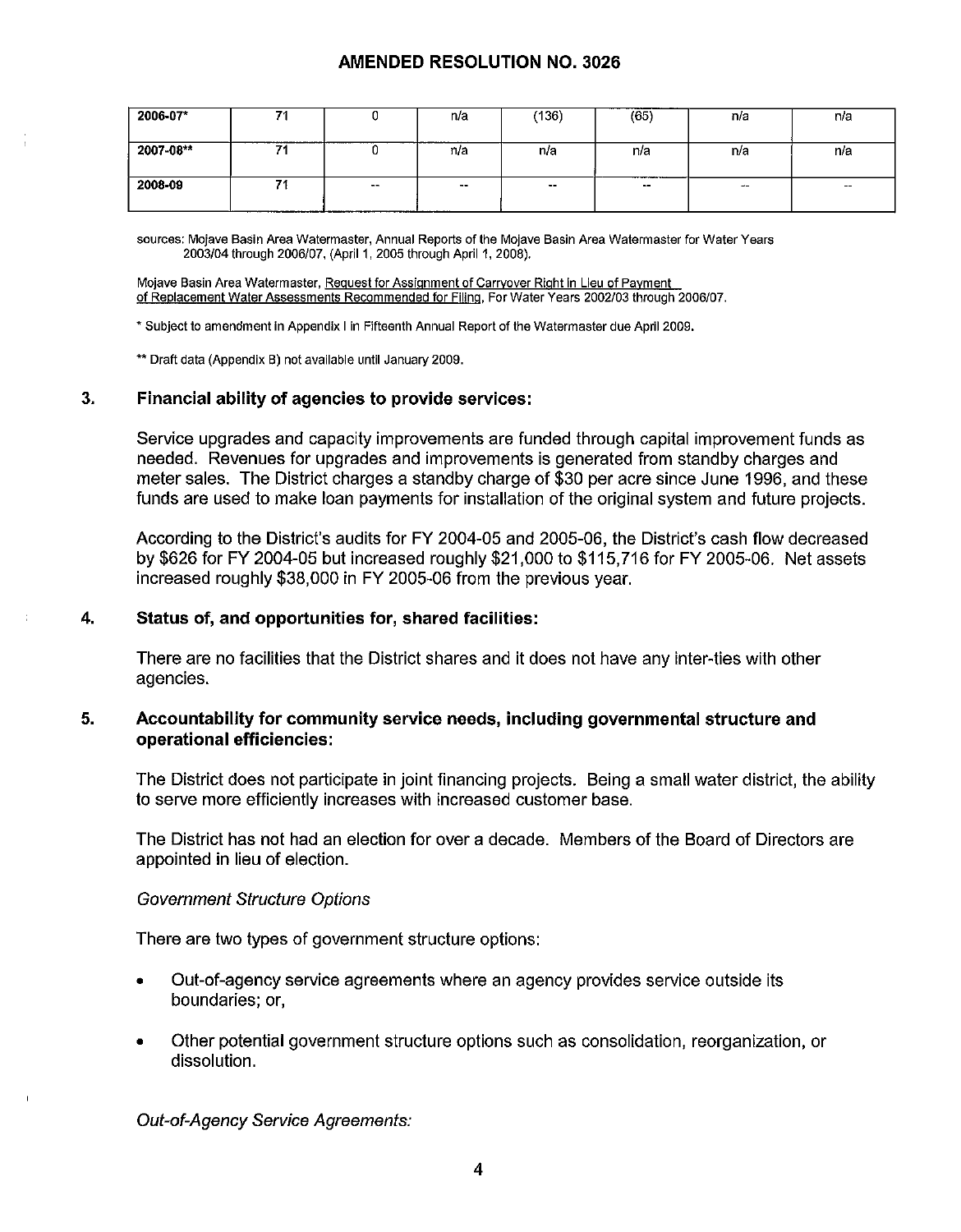#### **AMENDED RESOLUTION NO. 3026**

The District has identified that it does not currently provide service outside its boundaries and its infrastructure is a limitation.

#### Other Government Structure Options:

While the discussion of some government structure options may be theoretical, a service review should address all possible options. The options would be:

- 1. Assignment of a zero sphere of influence to the District. This option would send a signal that the Commission anticipates a future consolidation of the public water districts within the Town's southern sphere.
- 2. Include the Thunderbird CWD with a future consolidation of the three county water districts within the Town's southern sphere which are a part of the Alto sub-basin of the Mojave River adjudication. However, the TCWD has no direct connection with these other water districts, as its system is more than four miles from these agencies.
- 3. Retain the status quo; a coterminous sphere of influence for the District

As outlined in the Municipal Service Review, the Commission has indicated, since 1973, that the public water agencies in the Apple Valley area should consolidate for efficiencies in service delivery, economies of scale for purchasing the services necessary to operate the district  $-$  well testing, meter installation, etc., and to address the service needs for potential development in the area. Failure to address the issue at this juncture, in Commission's view, will mean that the private water companies in the area will expand to surround the four public water districts within the Alto sub-basin limiting their future options. For the Thunderbird CWD it appears that the options are limited and maintenance of the status quo, the existing sphere of influence coterminous with District boundaries is appropriate.

#### Local Accountability and Governance

The District is governed by a five-member Board of Directors elected at-large to four-year staggered terms. The figure below lists the current Board of Directors, their titles, and terms of office:

| <b>SA BOET COLLULATION</b> | $\mathbb{R}^n$ and the state of $\mathbb{R}^n$ and $\mathbb{R}^n$ and $\mathbb{R}^n$ and $\mathbb{R}^n$ |      |
|----------------------------|---------------------------------------------------------------------------------------------------------|------|
| <b>Beth Drake</b>          | Director                                                                                                | 2007 |
| Peter Lindberg             | Director                                                                                                | 2009 |
| <b>Betty Kreml</b>         | Director                                                                                                | 2009 |
| <b>Robert H. Tebbets</b>   | Director                                                                                                | 2007 |
| <b>Stephen Kass</b>        | Director                                                                                                | 2007 |

The information identified above was taken from documents available on the Registrar of Voters website. No information related to an extension of the term of office from 2007 has been provided. No information related to an extension of the term of office from 2007 has been provided. In addition the District maintains a routine hearing scheduled before the Board of Directors. The District did not provide an outline of its regular office hours.

**WHEREAS,** the following determinations are made in conformance with Government Code Section 56425 and local Commission policy: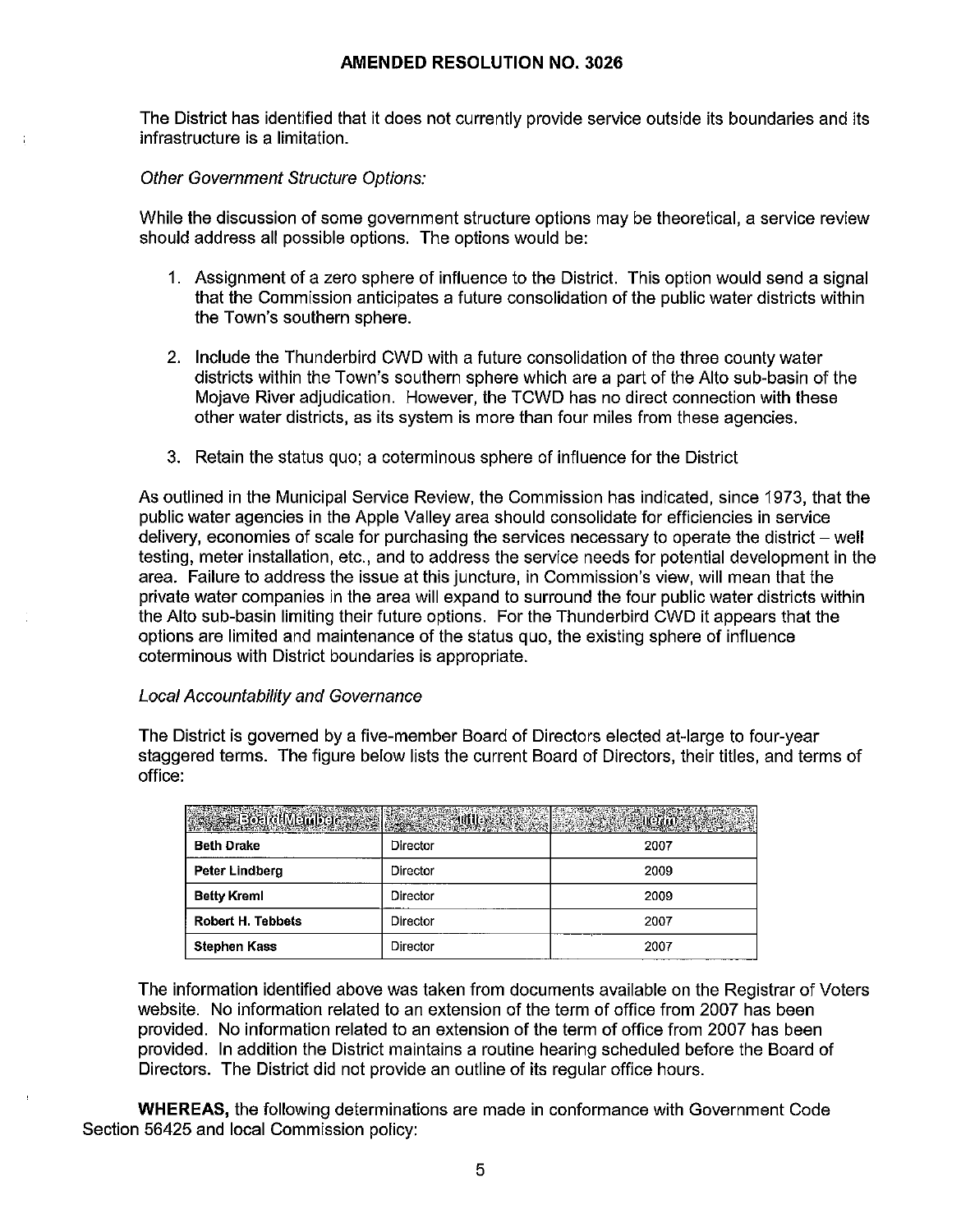# **1. Present and Planned Uses:**

Present uses within the district include residential and vacant lands. The County Land Use designations assigned by the updated County General Plan include Resource Conservation (RC) allowing one unit per forty acres, Rural Living (RL) allowing one unit per five acres, and Residential Single (RS) allowing one unit per acre minimum. Furthermore, as indicated in the attached map, current development in the surrounding areas is significant. Such developments include tract development projects through general plan amendments. None of these projects anticipates the receipt of water service from the TCWD.

# **2. Present and Probable Need for Public Facilities and Services:**

The District currently meets the water operational demands of its customers within its boundaries. However, it does not meet fire storage and fireflow demands. As the population increases and the uses of the land intensify, the area will require additional water production. The District indicated that developments adjacent to the District desiring annexation would be required to pay for a feasibility study to identify system deficiency and infrastructure needs. However, the District has identified a maintenance of the sphere of influence coterminous with its existing boundaries.

# **3. Present Capacity of Public Facilities and Adequacy of Public Services:**

Current facilities and services delivered are adequate to meet operational demands. The District owns and operates three wells and reservoirs. The Water Study identifies the need for additional storage capacity, additional water production and the purchase of additional water to supplement its free production allowance. Staffing levels meet the needs of the area.

# **4. Social and Economic Communities of Interest:**

The entirety of the District is within the sphere of the Town of Apple Valley. Since the area is unincorporated, it is likely that some residents in the area do not believe they share social or economic ties with the Town; however, it is the economic and retail hub for the region.

# **5. Additional Determinations:**

- Legal advertisement of the Commission's consideration has been provided through publication in The Daily Press through publication of a 1/8 page legal ad and in The Apple Valley News, as required by law. In accordance with Commission Policy #27, a  $1/8<sup>th</sup>$  page legal ad was provided in lieu of individual notice because the service review sphere of influence update for the community of Apple Valley would have exceeded 1,000 notices.
- As required by State law, individual notification was provided to affected and interested agencies, County departments, and those agencies and individuals requesting mailed notice.
- Comments from landowners/registered voters and any affected agency will need to be reviewed and considered by the Commission in making its determinations.

**WHEREAS,** pursuant to the provisions of Government Code Section 56425(h) the range of services provided by Thunderbird County Water District shall be limited to the following: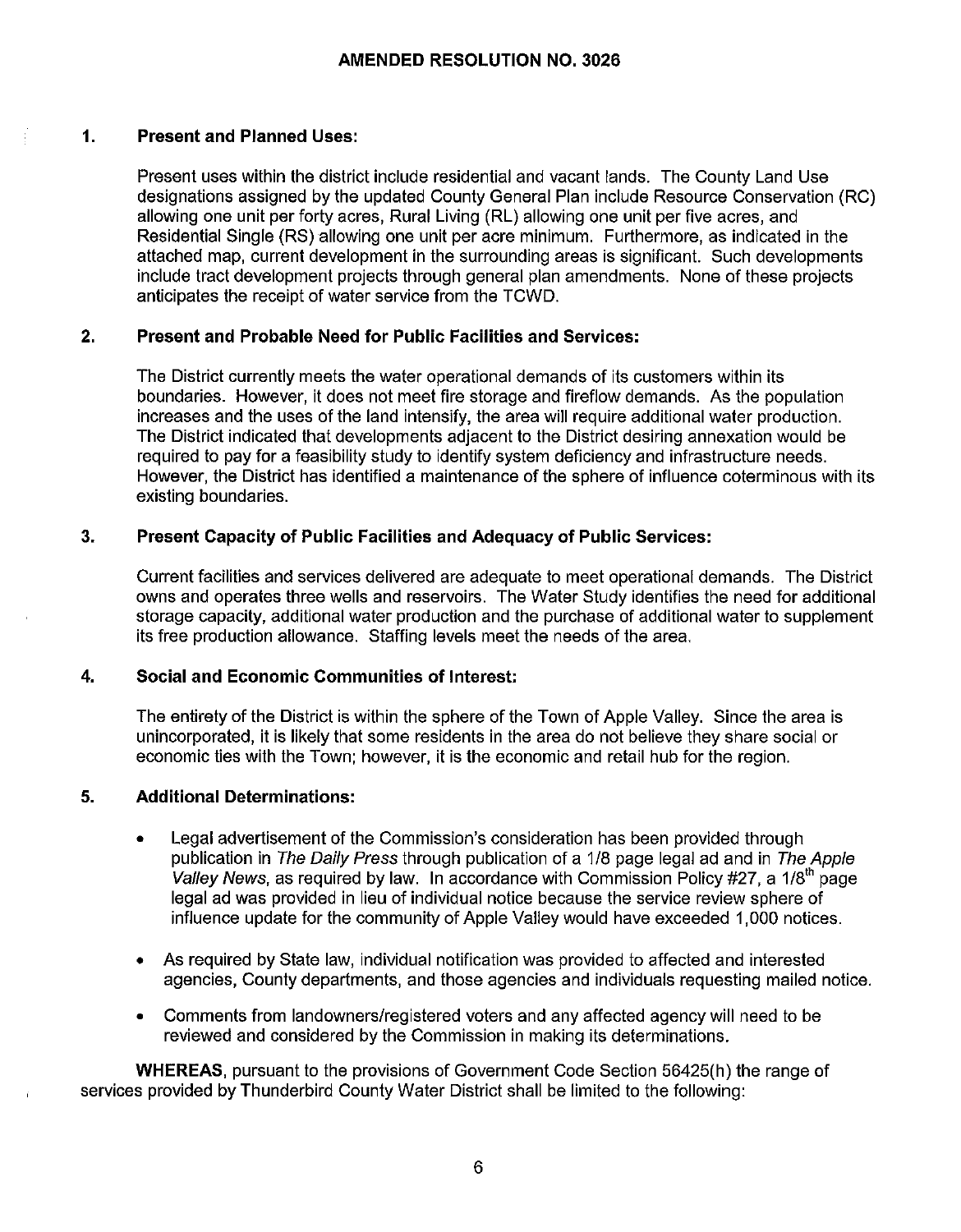#### **FUNCTIONS SERVICES**

Water

**Domestic** 

**WHEREAS**, having reviewed and considered the findings as outlined above, the Commission affirms the sphere of influence of Thunderbird County Water District.

**NOW. THEREFORE, BE IT RESOLVED** by the Local Agency Formation Commission of the County of San Bernardino. State of California, that this Commission shall consider this to be the sphere of influence for the Thunderbird County Water District, it being fully understood that establishment of such a sphere of influence is a policy declaration of this Commission based on existing facts and circumstances which, although not readily changed, may be subject to review and change in the event a future significant change of circumstances so warrants;

**BE IT FURTHER RESOLVED** that the Local Agency Formation Commission of the County of San Bernardino, State of California, does hereby determine that Thunderbird County Water District shall indemnify, defend, and hold harmless the Local Agency Formation Commission of the County of San Bernardino from any legal expense, legal action, or judgment arising out of the Commission's designation of the modified sphere of influence, including any reimbursement of legal fees and costs incurred by the Commission.

THIS ACTION APPROVED AND ADOPTED by the Local Agency Formation Commission of the County of San Bernardino by the following vote:

| AYES:          |                            | COMMISSIONERS: Cox, Hansberger, Pearson, Colven, McCallon,<br>Williams             |
|----------------|----------------------------|------------------------------------------------------------------------------------|
| <b>NOES:</b>   | <b>COMMISSIONERS: None</b> |                                                                                    |
| <b>ABSENT:</b> |                            | <b>COMMISSIONERS: Biane, Nualmi (Commissioner Williams voting in</b><br>his stead) |
|                |                            |                                                                                    |

**STATE OF CALIFORNIA** 

مقامله بقامله بقامله

**COUNTY OF SAN BERNARDINO** 

I, KATHLEEN ROLLINGS-McDONALD, Executive Officer of the Local Agency Formation Commission of the County of San Bernardino, California, do hereby certify this record to be a full, true, and correct copy of the action taken by said Commission, by vote of the members present, as the same appears in the Official Minutes of said Commission at its meeting of October 15, 2008.

) SS.

<sup>)</sup>

DATED: November 17, 2008

**ROLLINGS-McDONALD Executive Officer** 

 $\overline{7}$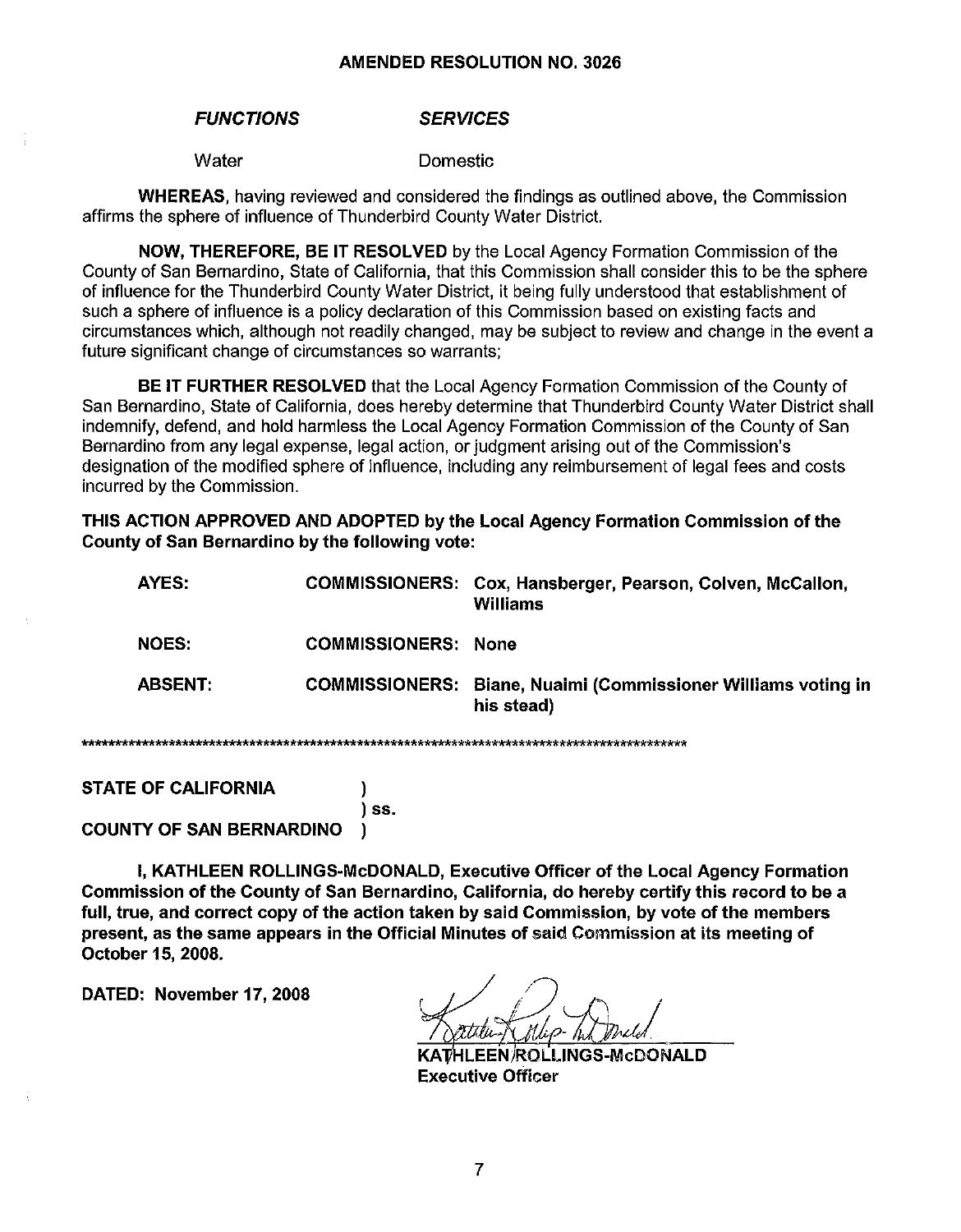# **EXHIBIT A**



<del>EX</del>HIBIT A